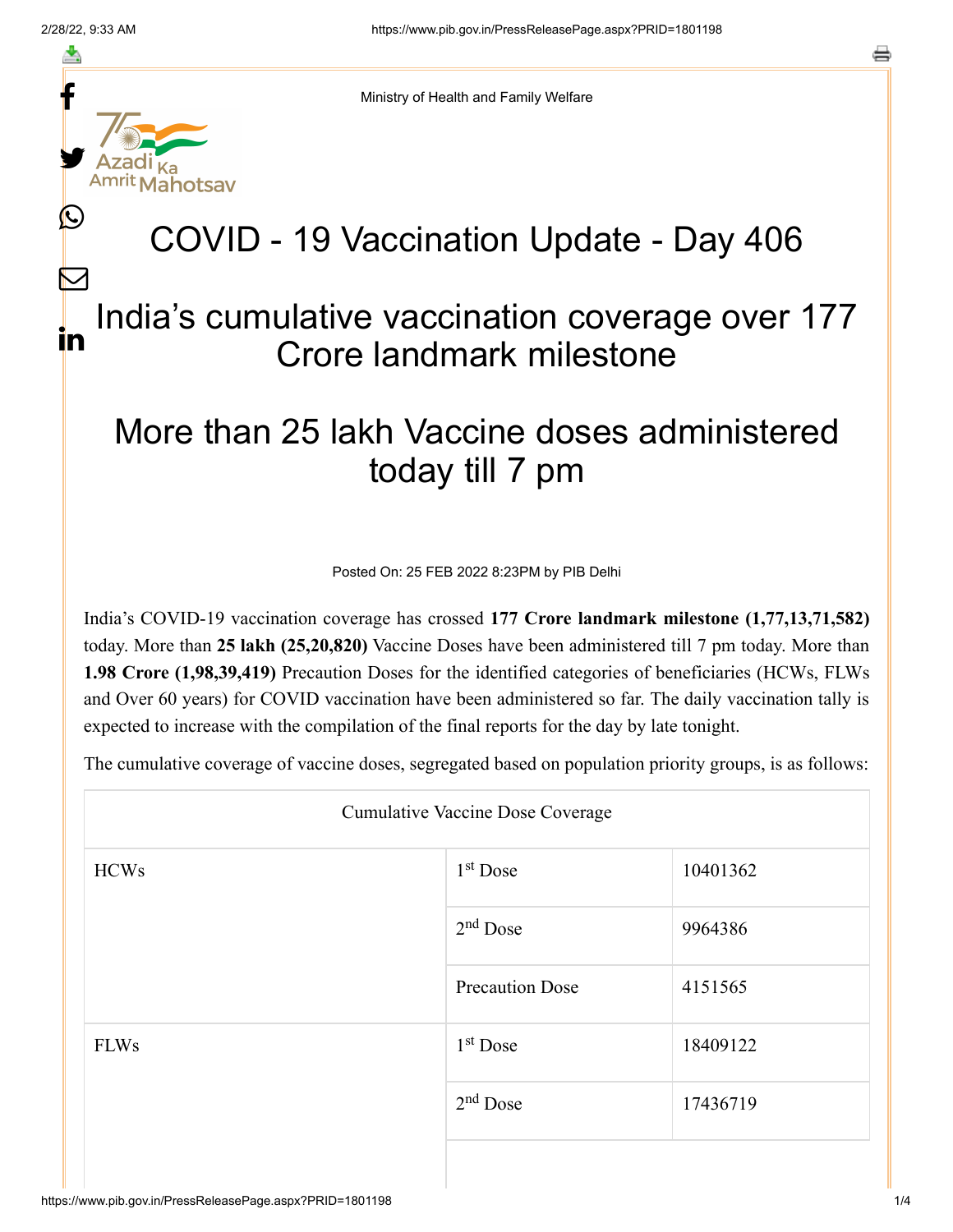| f            |                                              | <b>Precaution Dose</b> | 6153048    |
|--------------|----------------------------------------------|------------------------|------------|
|              | Age Group 15-18 years                        | 1 <sup>st</sup> Dose   | 54603726   |
| $\bf \Omega$ |                                              | $2nd$ Dose             | 26533036   |
|              | Age Group 18-44 years                        | 1 <sup>st</sup> Dose   | 551493639  |
|              |                                              | $2nd$ Dose             | 442377408  |
| in           | Age Group 45-59 years                        | 1 <sup>st</sup> Dose   | 202223323  |
|              |                                              | $2nd$ Dose             | 179750438  |
|              | Over 60 years                                | $1st$ Dose             | 126367308  |
|              |                                              | $2nd$ Dose             | 111971696  |
|              |                                              | <b>Precaution Dose</b> | 9534806    |
|              | Cumulative 1 <sup>st</sup> dose administered |                        | 963498480  |
|              | Cumulative 2 <sup>nd</sup> dose administered |                        | 788033683  |
|              | <b>Precaution Dose</b>                       |                        | 19839419   |
|              | Total                                        |                        | 1771371582 |

Today's achievement in the vaccination exercise, segregated by population priority groups, is as follows:

| Date: 25 <sup>th</sup> February, 2022 (406 <sup>th</sup> Day) |            |      |  |  |
|---------------------------------------------------------------|------------|------|--|--|
| <b>HCWs</b>                                                   | $1st$ Dose | 73   |  |  |
|                                                               | $2nd$ Dose | 1558 |  |  |
|                                                               |            |      |  |  |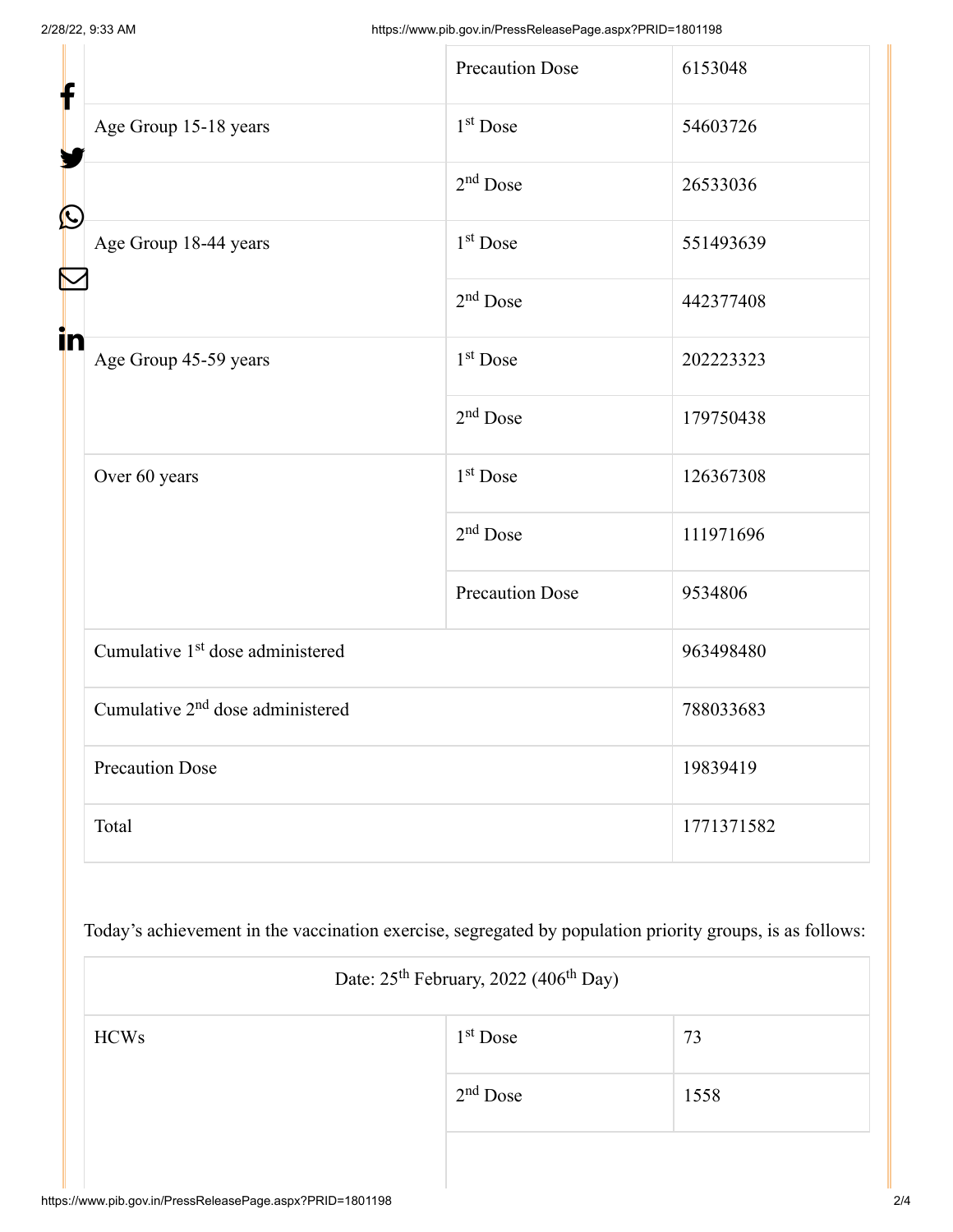| f                 |                                              | <b>Precaution Dose</b> | 15048   |
|-------------------|----------------------------------------------|------------------------|---------|
|                   | <b>FLWs</b>                                  | 1 <sup>st</sup> Dose   | 133     |
|                   |                                              | $2nd$ Dose             | 2594    |
| $\mathbf{\Omega}$ |                                              | <b>Precaution Dose</b> | 23406   |
|                   | Age Group 15-18 years                        | $1st$ Dose             | 138935  |
| in                |                                              | $2nd$ Dose             | 718359  |
|                   | Age Group 18-44 years                        | 1 <sup>st</sup> Dose   | 153500  |
|                   |                                              | $2nd$ Dose             | 993174  |
|                   | Age Group 45-59 years                        | 1 <sup>st</sup> Dose   | 25733   |
|                   |                                              | $2nd$ Dose             | 217170  |
|                   | Over 60 years                                | 1 <sup>st</sup> Dose   | 20887   |
|                   |                                              | $2nd$ Dose             | 132937  |
|                   |                                              | <b>Precaution Dose</b> | 77313   |
|                   | Cumulative 1 <sup>st</sup> dose administered |                        | 339261  |
|                   | Cumulative 2 <sup>nd</sup> dose administered |                        | 2065792 |
|                   | <b>Precaution Dose</b>                       |                        | 115767  |
|                   | Total                                        |                        | 2520820 |

The vaccination exercise as a tool to protect the most vulnerable population groups in the country from COVID-19 continues to be regularly reviewed and monitored at the highest level.